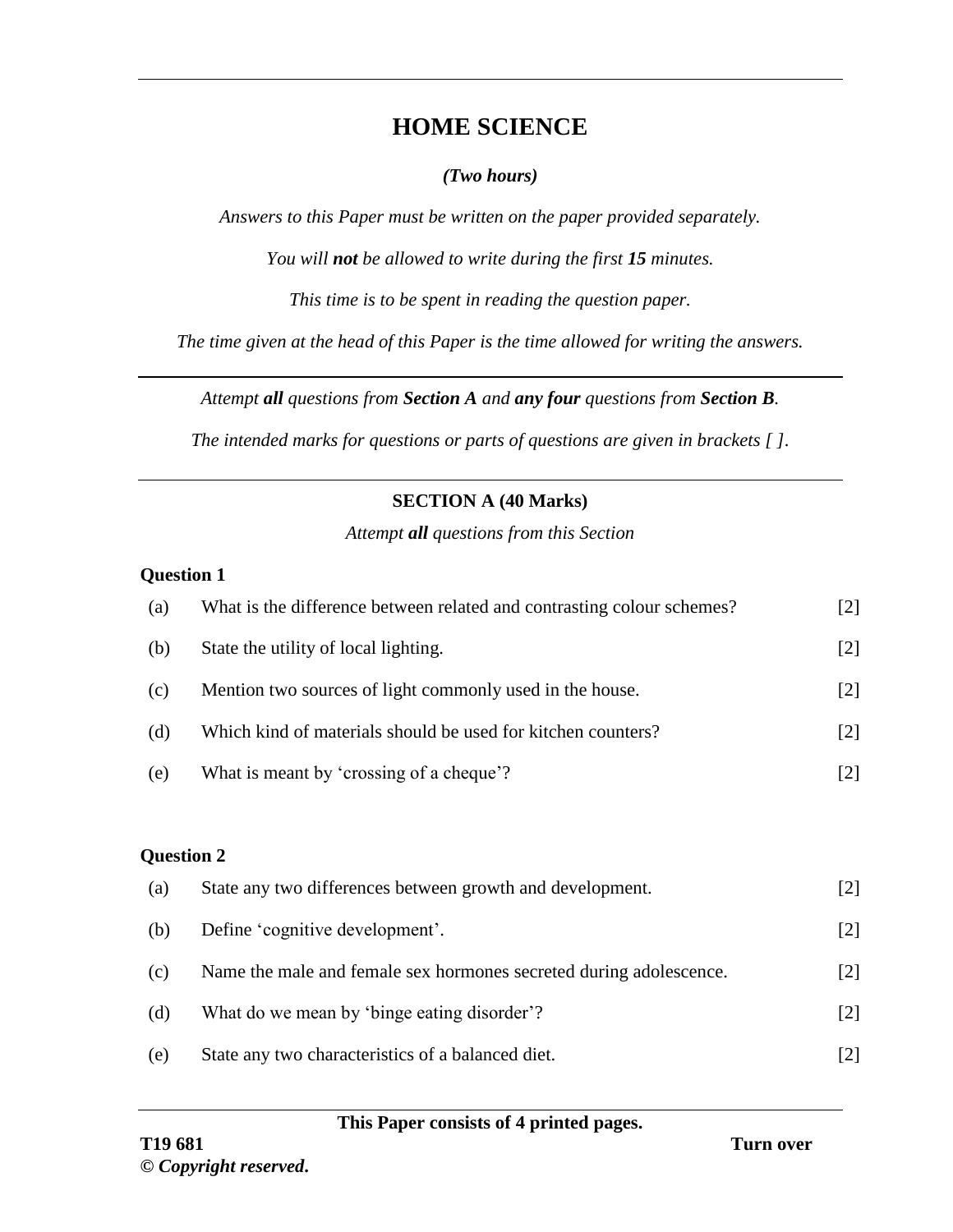# **Question 3**

| (a) | Explain the term 'shelf life' of food products.                  | [2]               |
|-----|------------------------------------------------------------------|-------------------|
| (b) | Name the sweat glands present in the human body.                 | $[2]$             |
| (c) | State the difference between perishable and non-perishable food. | $[2]$             |
| (d) | Why should cotton clothes be starched?                           | $\lceil 2 \rceil$ |
| (e) | Define Optical brighteners.                                      | $[2]$             |

# **Question 4**

| (a) | Define the term 'Food adulteration'.        | $[2]$             |
|-----|---------------------------------------------|-------------------|
| (b) | State two advantages of consumer education. | $\lceil 2 \rceil$ |
| (c) | State any two primary functions of a bank.  | $[2]$             |
| (d) | What do you mean by a current account?      | $[2]$             |
| (e) | Name any two standardization marks.         |                   |

#### **SECTION B (60 Marks)**

#### *Attempt any four questions from this Section*

# **Question 5**

Interior decoration expresses the personality of a home maker. In the above context discuss the following:

|     | (a) Five types of kitchens.                            |     |
|-----|--------------------------------------------------------|-----|
| (b) | Light and colour used in decorating a living room.     | [5] |
| (c) | Factors affecting the selection of carpets for a room. |     |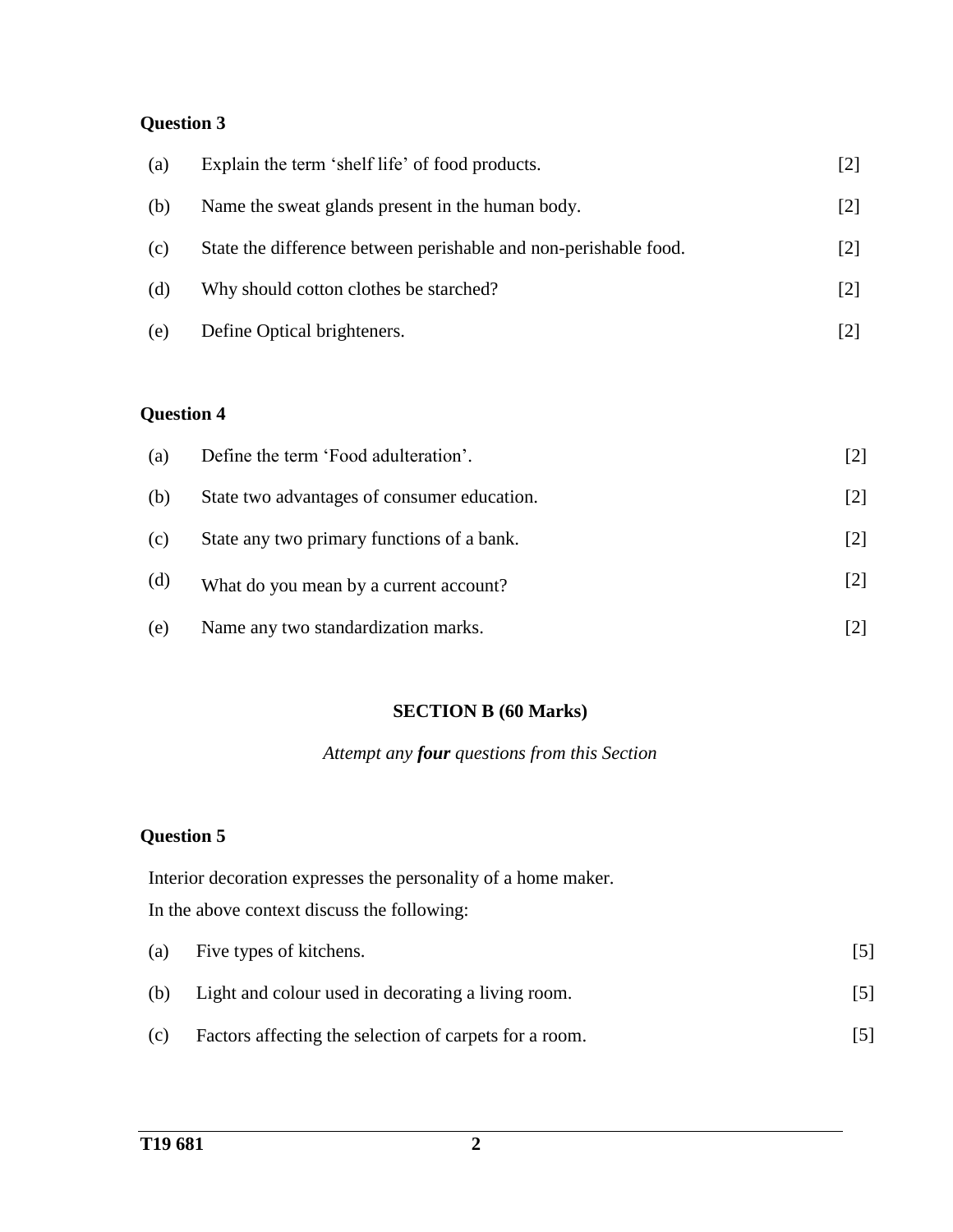#### **Question 6**

'Budgeting helps in efficient management of money.' In this context explain:

| (a) | Steps in making a budget.         |  |
|-----|-----------------------------------|--|
| (b) | Importance of a saving account.   |  |
| (c) | Operating a savings bank account. |  |

### **Question 7**

'Changes occurring during adolescent years are dramatic.' In this context discuss:

| $\left( a\right)$ | The pubertal changes seen during adolescence. |  |
|-------------------|-----------------------------------------------|--|
| (b)               | Impact of early maturation in girls.          |  |

(c) Emotional concerns of the adolescent. [5]

### **Question 8**

'Meal planning helps to achieve nutritional adequacy.' In this context explain:

| (a) | Classification of fruits and vegetables into their subgroups and their nutritional | $\lceil 5 \rceil$ |
|-----|------------------------------------------------------------------------------------|-------------------|
|     | contribution.                                                                      |                   |

- (b) Importance of a balanced diet. [5]
- (c) Advantages and disadvantages of using convenient foods. [5]

## **Question 9**

'Proper information about the purchase, storage and preservation of food is essential.' In the above context discuss:

| (a) | Storage of milk to maintain its quality.            |  |
|-----|-----------------------------------------------------|--|
| (b) | Use of salt in food preservation.                   |  |
| (c) | Need for consumer education to make wise purchases. |  |